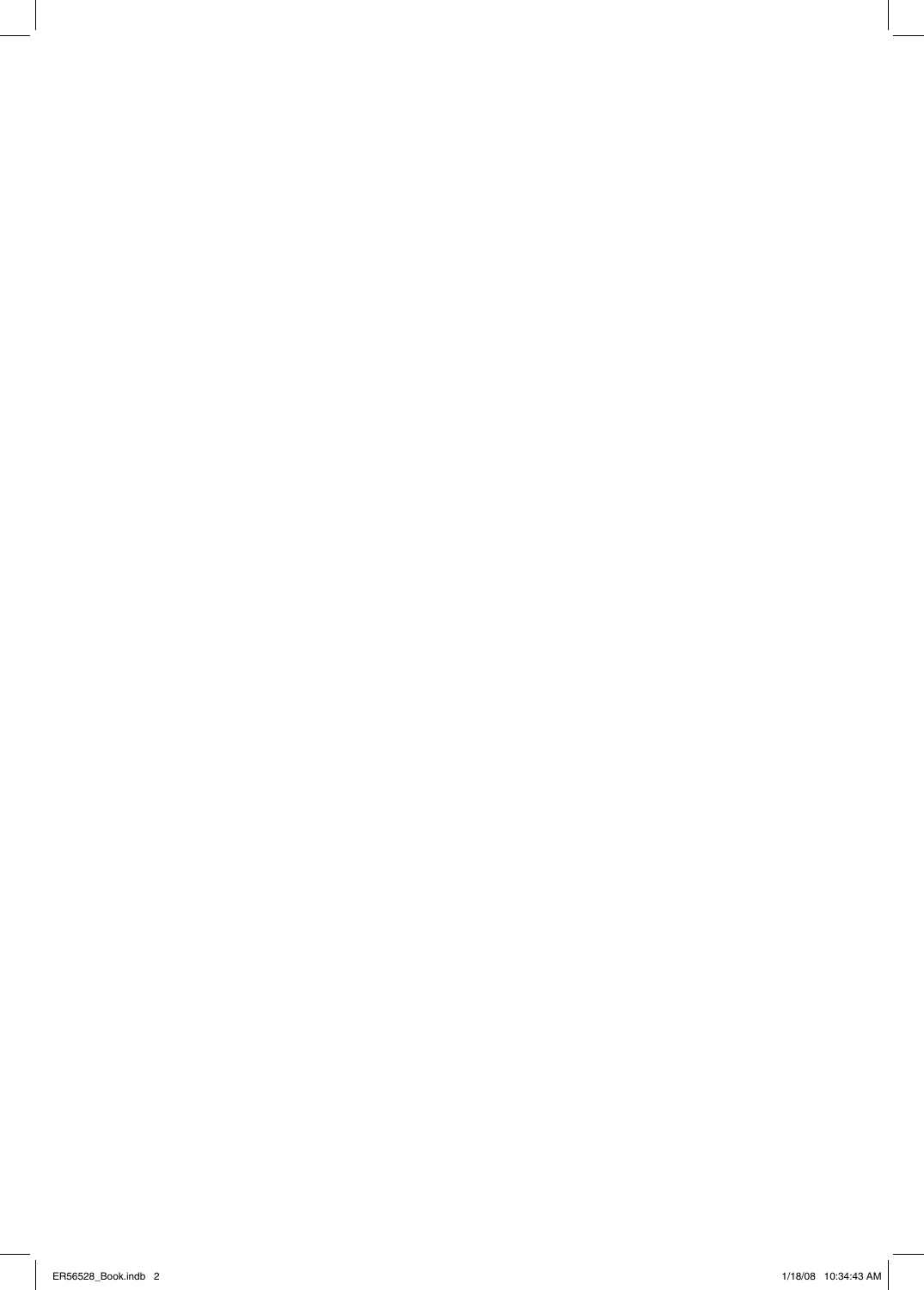# **HANDBOOK OF RESEARCH ON NEW** LITERACIES

EditEd by JuliE Coiro MiChElE KnobEl Colin lanKshEar donald J. lEu



New York London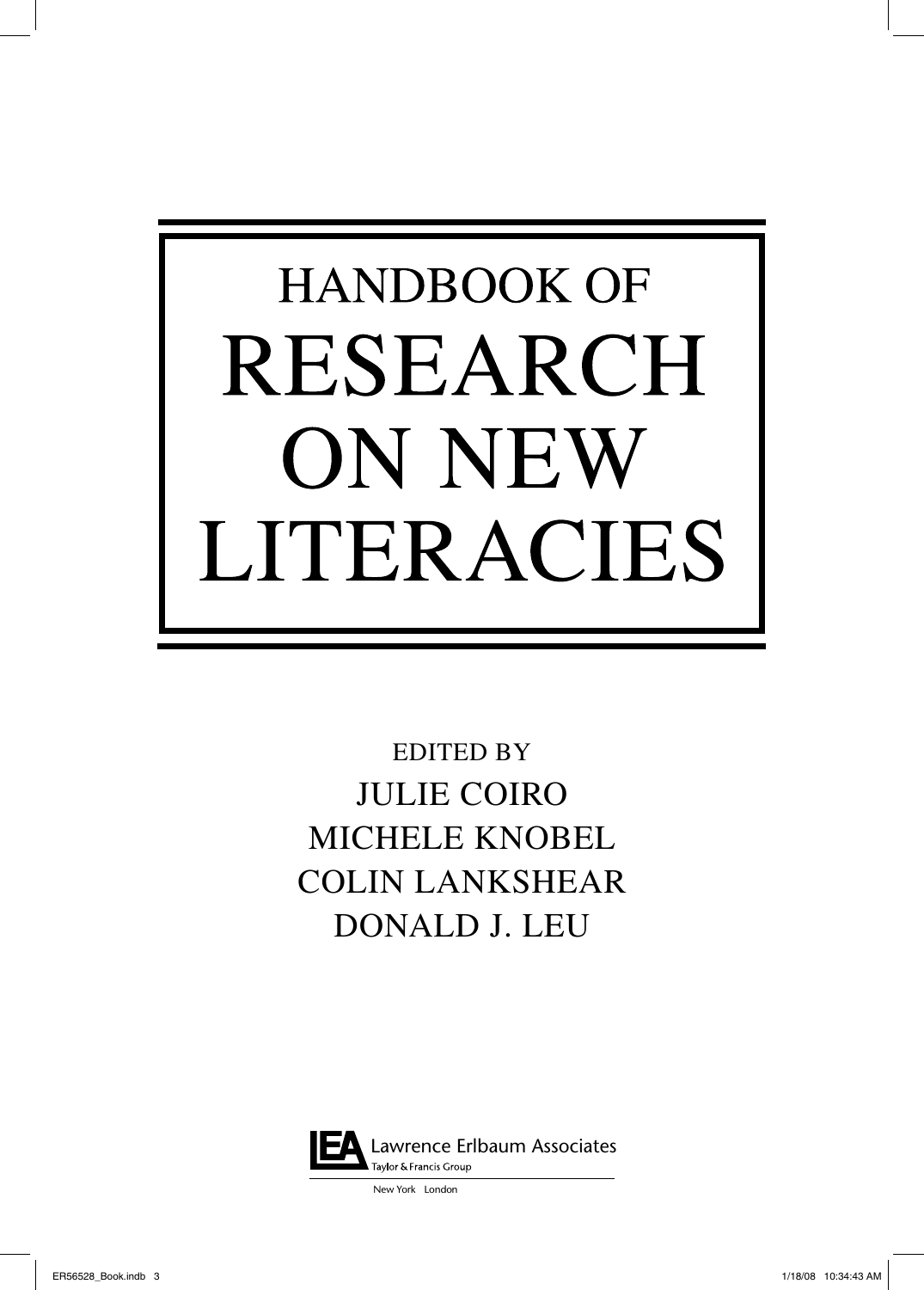Lawrence Erlbaum Associates Taylor & Francis Group 270 Madison Avenue New York, NY 10016

Lawrence Erlbaum Associates Taylor & Francis Group 2 Park Square Milton Park, Abingdon Oxon OX14 4RN

© 2008 by Taylor & Francis Group, LLC Lawrence Erlbaum Associates is an imprint of Taylor & Francis Group, an Informa business

Printed in the United States of America on acid‑free paper 10 9 8 7 6 5 4 3 2 1

International Standard Book Number‑13: 978‑0‑8058‑5652‑1 (Softcover) 978‑0‑8058‑5651‑4 (Hardcover)

Except as permitted under U.S. Copyright Law, no part of this book may be reprinted, reproduced, transmitted, or utilized in any form by any electronic, mechanical, or other means, now known or hereafter invented, including photocopying, microfilming, and recording, or in any information storage or retrieval system, without written permission from the publishers.

**Trademark Notice:** Product or corporate names may be trademarks or registered trademarks, and are used only for identification and explanation without intent to infringe.

| Library of Congress Cataloging-in-Publication Data                                                                                                                   |            |
|----------------------------------------------------------------------------------------------------------------------------------------------------------------------|------------|
| Handbook of research on new literacies / editors, Julie Coiro  [et al.].                                                                                             |            |
| p. cm.                                                                                                                                                               |            |
| ISBN 978-0-8058-5651-4 (alk. paper) -- ISBN 9780805856521 (pbk.)<br>1. Media literacy. 2. Information literacy. 3. Computer literacy. 4. Mass media in education. 5. |            |
| Internet in education. 6. Communication in education. I. Coiro, Julie.                                                                                               |            |
| LB1043.H328 2008                                                                                                                                                     |            |
| $302.2'244 - dc22$                                                                                                                                                   | 2007017594 |

**Visit the Taylor & Francis Web site at http://www.taylorandfrancis.com**

**and the LEA and Routledge Web site at http://www.routledge.com**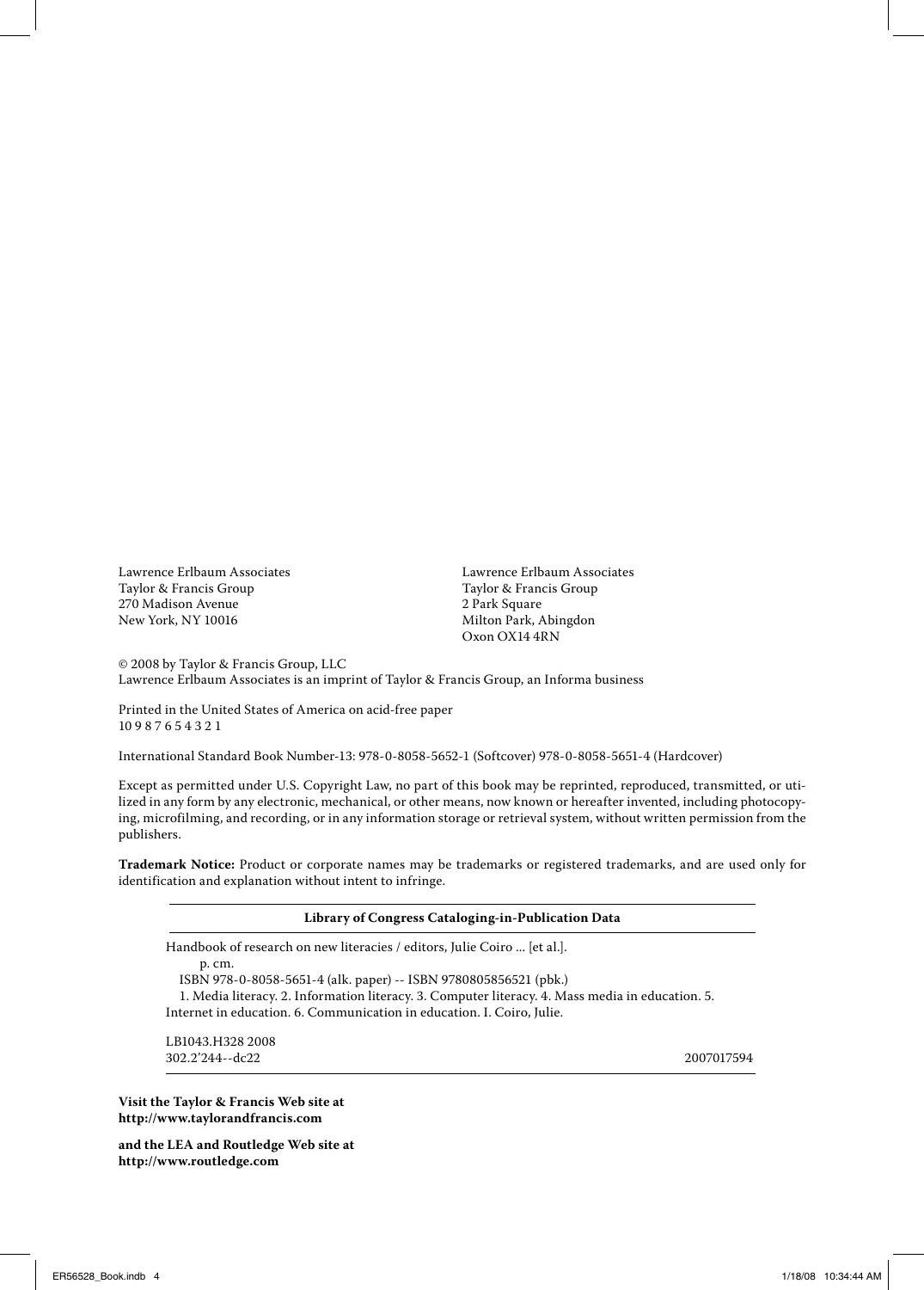## **Contents**

| Preface        |                                                                                                                                                                                                                           | X1           |  |
|----------------|---------------------------------------------------------------------------------------------------------------------------------------------------------------------------------------------------------------------------|--------------|--|
|                | Acknowledgments                                                                                                                                                                                                           | xvii         |  |
| $\mathbf{1}$   | Central Issues in New Literacies and New Literacies Research<br>JULIE COIRO, USA; MICHELE KNOBEL, USA; COLIN LANKSHEAR,<br>AUSTRALIA; AND DONALD J. LEU, USA                                                              | $\mathbf{1}$ |  |
|                | PART I: METHODOLOGIES                                                                                                                                                                                                     | 23           |  |
|                | Introduction to Part I                                                                                                                                                                                                    | 25           |  |
| 2              | Toward a Connective Ethnography of Online/Offline Literacy<br><i>Networks</i><br>KEVIN M. LEANDER, USA                                                                                                                    | 33           |  |
| 3              | Large-Scale Quantitative Research on New Technology in Teaching<br>and Learning<br>RONALD E. ANDERSON, USA                                                                                                                | 67           |  |
| $\overline{4}$ | Converging Traditions of Research on Media and Information<br>Literacies: Disciplinary, Critical, and Methodological Issues<br>SONIA LIVINGSTONE, ENGLAND; ELIZABETH VAN COUVERING,<br>ENGLAND; AND NANCY THUMIM, ENGLAND | 103          |  |
| 5              | The Conduct of Qualitative Interviews: Research Questions,<br>Methodological Issues, and Researching Online<br>LORI KENDALL, USA                                                                                          | 133          |  |
| 6              | The Case of Rebellion: Researching Multimodal Texts<br>ANDREW BURN, ENGLAND                                                                                                                                               | 151          |  |

 $\mathbf{v}$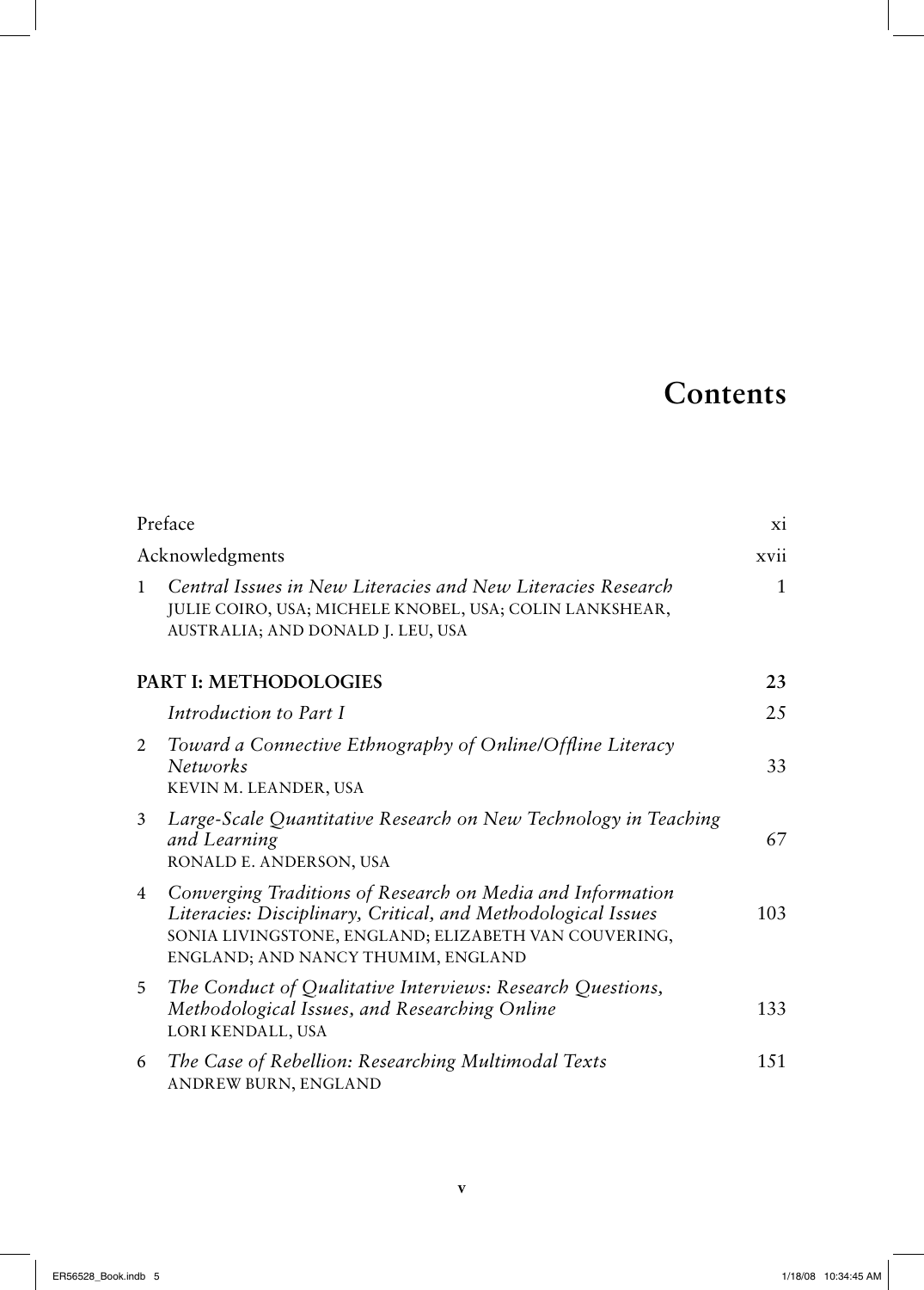**vi** • Contents

| 7  | Experimental and Quasi-Experimental Approaches to the Study of<br>New Literacies<br>JONNA M. KULIKOWICH, USA                                      | 179 |
|----|---------------------------------------------------------------------------------------------------------------------------------------------------|-----|
|    | PART II: KNOWLEDGE AND INQUIRY                                                                                                                    | 207 |
|    | Introduction to Part II                                                                                                                           | 209 |
| 8  | Learning, Change, and Power: Competing Frames of Technology<br>and Literacy<br>MARK WARSCHAUER, USA, AND PAIGE WARE, USA                          | 215 |
| 9  | The Web as a Source of Information for Students in K-12 Education<br>ELS KUIPER, THE NETHERLANDS, AND MONIQUE VOLMAN,<br>THE NETHERLANDS          | 241 |
| 10 | Where Do We Go Now? Understanding Research on Navigation in<br>Complex Digital Environments<br>KIMBERLY A. LAWLESS, USA AND P. G. SCHRADER, USA   | 267 |
| 11 | The Changing Landscape of Text and Comprehension in the Age of<br>New Literacies<br>BRIDGET DALTON, USA AND C. PATRICK PROCTOR, USA               | 297 |
|    | 12 Exploring Culture in the Design of New Technologies of Literacy<br>PATRICIA A. YOUNG, USA                                                      | 325 |
|    | 13 Multimedia Literacy<br>RICHARD E. MAYER, USA                                                                                                   | 359 |
|    | 14 Multiliteracies and Metalanguage: Describing Image/Text Relations as<br>a Resource for Negotiating Multimodal Texts<br>LEN UNSWORTH, AUSTRALIA | 377 |
|    | PART III: COMMUNICATION                                                                                                                           | 407 |
|    | Introduction to Part III                                                                                                                          | 409 |
|    | 15 Mediating Technologies and Second Language Learning<br>STEVEN L. THORNE, USA                                                                   | 415 |
|    | 16 Of a Divided Mind: Weblog Literacy<br>TORILL ELVIRA MORTENSEN, NORWAY                                                                          | 449 |
| 17 | People, Purposes, and Practices: Insights from Cross-Disciplinary<br>Research into Instant Messaging<br><b>GLORIA E. JACOBS, USA</b>              | 467 |
|    | 18 Gender in Online Communication<br>JONATHAN PAUL MARSHALL, AUSTRALIA                                                                            | 491 |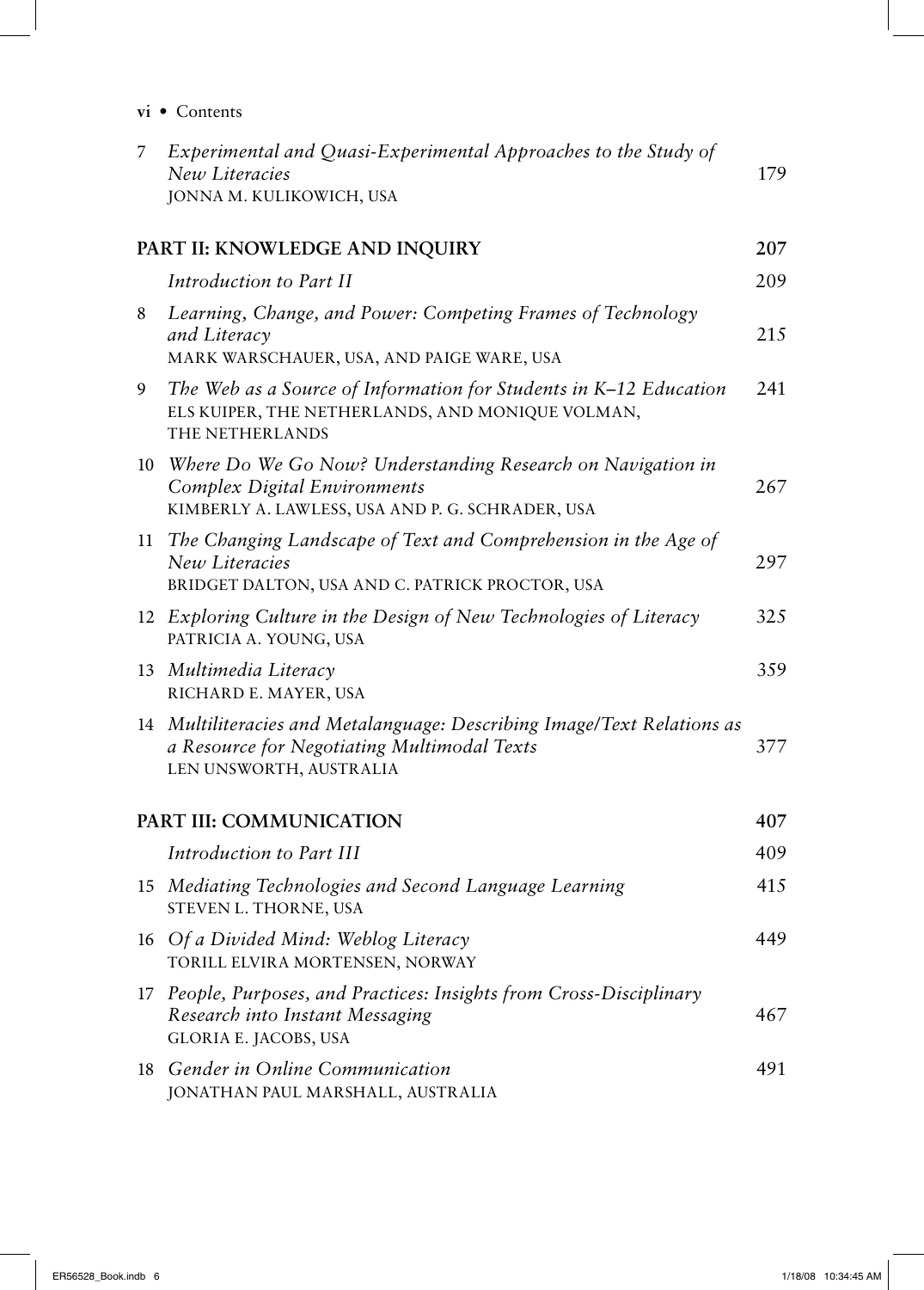|    | PART IV: POPULAR CULTURE, COMMUNITY, AND CITIZENSHIP:<br><b>EVERYDAY LITERACIES</b>                                      | 521 |
|----|--------------------------------------------------------------------------------------------------------------------------|-----|
|    | Introduction to Part IV                                                                                                  | 523 |
|    | 19 Intersections of Popular Culture, Identities, and New Literacies<br>Research<br>MARGARET C. HAGOOD, USA               | 531 |
|    | 20 College Students and New Literacy Practices<br>DANA J. WILBER, USA                                                    | 553 |
| 21 | Just Don't Call Them Cartoons: The New Literacy Spaces of Anime,<br>Manga, and Fanfiction<br>REBECCA WARD BLACK, USA     | 583 |
|    | 22 Cognition and Literacy in Massively Multiplayer Online Games<br>CONSTANCE A. STEINKUEHLER, USA                        | 611 |
|    | 23 Video-Game Literacy: A Literacy of Expertise<br>KURT D. SQUIRE, USA                                                   | 635 |
|    | 24 Community, Culture, and Citizenship in Cyberspace<br>ANGELA THOMAS, AUSTRALIA                                         | 671 |
|    | 25 New Literacies and Community Inquiry<br>BERTRAM C. BRUCE, USA, AND ANN PETERSON BISHOP, USA                           | 699 |
|    | PART V: INSTRUCTIONAL PRACTICES AND ASSESSMENT                                                                           | 743 |
|    | Introduction to Part V                                                                                                   | 745 |
|    | 26 Digital Writing in the Early Years<br>GUY MERCHANT, ENGLAND                                                           | 751 |
| 27 | Teaching Popular-Culture Texts in the Classroom<br>RICHARD BEACH, USA, AND DAVID O'BRIEN, USA                            | 775 |
| 28 | Using New Media in the Secondary English Classroom<br>ILANA SNYDER, AUSTRALIA, AND SCOTT BULFIN, AUSTRALIA               | 805 |
|    | 29 The Price of Information: Critical Literacy, Education, and Today's<br>Internet<br>BETTINA FABOS, USA                 | 839 |
| 30 | <b>Multimodal Instructional Practices</b><br>PIPPA STEIN, SOUTH AFRICA                                                   | 871 |
| 31 | Multimodal Reading and Comprehension in Online Environments<br>CLAIRE WYATT-SMITH, AUSTRALIA, AND JOHN ELKINS, AUSTRALIA | 899 |
| 32 | Assessing New Literacies in Science and Mathematics<br>EDYS S. QUELLMALZ, USA, AND GENEVA D. HAERTEL, USA                | 941 |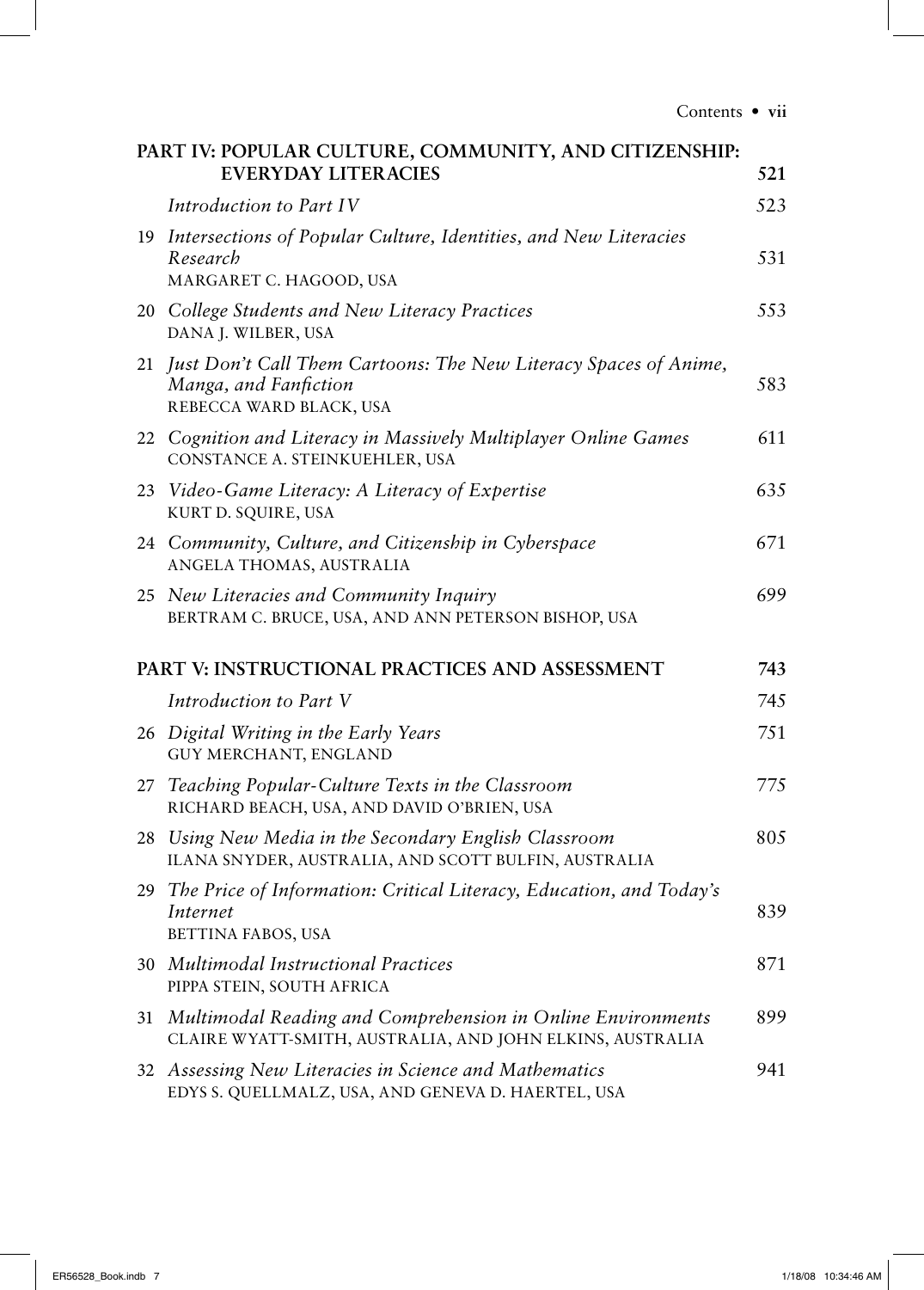**viii** • Contents

|    |                 | 33 Learning Management Systems and Virtual Learning Environments:<br>A Higher-Education Focus<br>COLIN BASKIN, AUSTRALIA, AND NEIL ANDERSON, AUSTRALIA                                                          | 973  |
|----|-----------------|-----------------------------------------------------------------------------------------------------------------------------------------------------------------------------------------------------------------|------|
|    |                 | PART VI: MULTIPLE PERSPECTIVES ON NEW LITERACIES<br><b>RESEARCH</b>                                                                                                                                             | 999  |
|    |                 | Introduction to Part VI                                                                                                                                                                                         | 1001 |
|    |                 | 34 Savannah: Mobile Gaming and Learning?<br>K. FACER, ENGLAND; R. JOINER, ENGLAND; D. STANTON, ENGLAND;<br>J. REID, ENGLAND; R. HULL, ENGLAND; AND D. KIRK, ENGLAND                                             | 1003 |
|    |                 | <b>Commentary Responses</b>                                                                                                                                                                                     | 1021 |
|    | 34a             | Being a Lion and Being a Soldier: Learning and Games<br>JAMES PAUL GEE, USA                                                                                                                                     | 1023 |
|    | 34b             | Savannah: Mobile Gaming and Learning: A Review<br>Commentary<br>SUSAN R. GOLDMAN, USA, AND JAMES W. PELLEGRINO, USA                                                                                             | 1037 |
|    |                 | 35 The Nature of Middle School Learners' Science Content<br>Understandings with the Use of Online Resources<br>JOSEPH L. HOFFMAN, , USA; HSIN-KAI WU, , USA;<br>JOSEPH S. KRAJCIK, USA; AND ELLIOT SOLOWAY, USA | 1049 |
|    |                 | <b>Commentary Responses</b>                                                                                                                                                                                     | 1077 |
|    | 35a             | Intertextuality and the Study of New Literacies: Research<br>Critique and Recommendations<br>PEGGY N. VAN METER AND CARLA FIRETTO                                                                               | 1079 |
|    | 35 <sub>b</sub> | Internet Pedagogy: Using the Internet to Achieve Student<br>Learning Outcomes<br>ROBERT E. BLEICHER, USA                                                                                                        | 1093 |
|    |                 | 36 Instant Messaging, Literacies, and Social Identities<br>CYNTHIA LEWIS, USA, AND BETTINA FABOS, USA                                                                                                           | 1109 |
|    |                 | <b>Commentary Responses</b>                                                                                                                                                                                     | 1161 |
|    | 36a             | An Essay Review of the Lewis and Fabos Article on Instant<br>Messaging<br>DONNA E. ALVERMANN, USA                                                                                                               | 1163 |
|    | 36b             | Thoughts on the Lewis and Fabos Article on Instant Messaging<br>DAVID REINKING, USA                                                                                                                             | 1175 |
| 37 |                 | L2 Literacy and the Design of the Self: A Case Study of a Teenager<br>Writing on the Internet<br>WAN SHUN EVA LAM, USA                                                                                          | 1189 |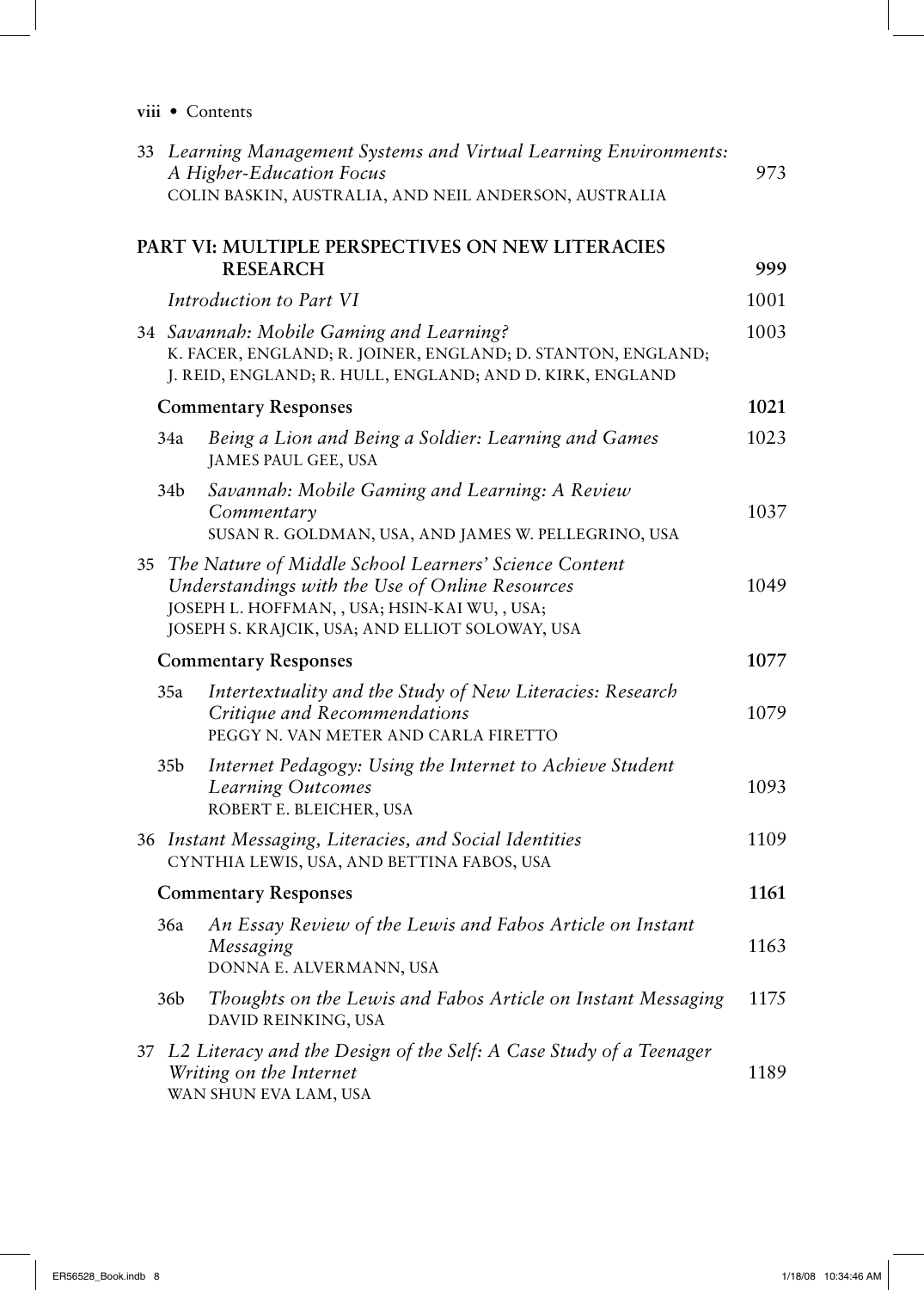|    |                 | Contents $\bullet$ ix                                                                                                                                               |      |
|----|-----------------|---------------------------------------------------------------------------------------------------------------------------------------------------------------------|------|
|    |                 | <b>Commentary Responses</b>                                                                                                                                         | 1213 |
|    | 37a             | Critical Review: L2 Literacy and the Design of the Self: A Case<br>Study of a Teenager Writing on the Internet<br>CATHERINE BEAVIS, AUSTRALIA                       | 1215 |
|    | 37 <sub>b</sub> | A Commentary on "L2 Literacy and the Design of Self":<br>Electronic Representation and Social Networking<br>RICHARD P. DURÁN, USA                                   | 1229 |
| 38 |                 | The Journey Ahead: Thirteen Teachers Report How the Internet<br>Influences Literacy and Literacy Instruction in Their K-12<br>Classrooms<br>RACHEL A. KARCHMER, USA | 1241 |
|    |                 | <b>Commentary Responses</b>                                                                                                                                         | 1281 |
|    | 38a             | Researching Technology and Literacy: Thirteen Ways of Looking<br>at a Blackboard<br>COLIN HARRISON, ENGLAND                                                         | 1283 |
|    | 38b             | Internet Literacy Influences: A Review of Karchmer (2001)<br>JACKIE MARSH, ENGLAND                                                                                  | 1295 |
|    |                 | About the Authors                                                                                                                                                   | 1307 |
|    | Author Index    |                                                                                                                                                                     | 1315 |
|    | Subject Index   |                                                                                                                                                                     |      |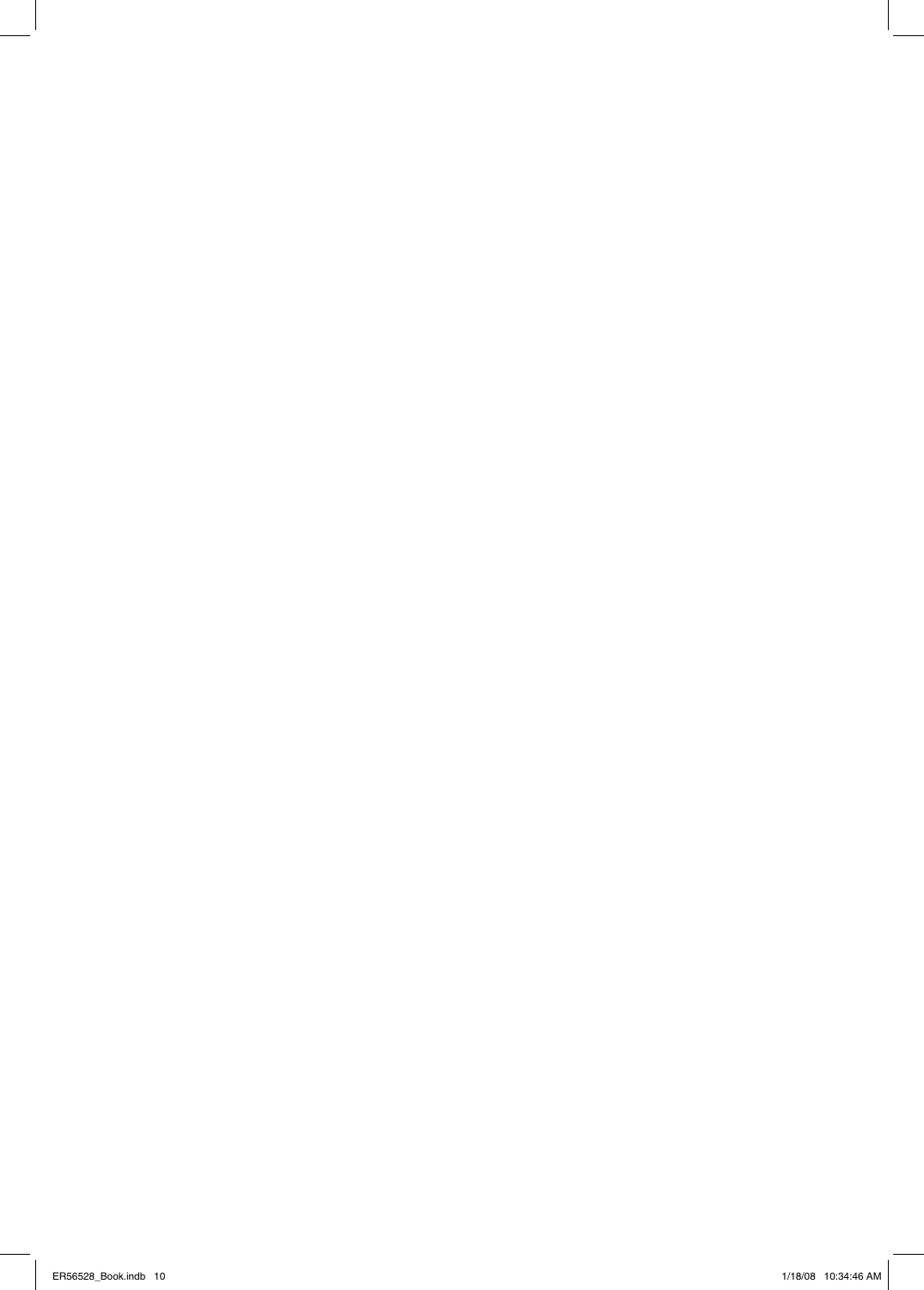### **Preface**

#### **Purpose**

During a period when the Internet has deeply altered our literacy lives, the *Handbook of Research on New Literacies* provides a central resource to support the emergence of new literacies research. It brings together leading scholars from around the world to review research in their area, from the perspectives they find to provide the greatest insight, as they study how the Internet and other digital technologies profoundly redefine what it means to be literate. We expect the *Handbook of Research on New Literacies* to provide the central leadership for this newly emerging field, directing scholars to the major issues, theoretical perspectives, and interdisciplinary research on new literacies. The *Handbook* helps us to begin the bold new thinking required to reconceptualize literacy research.

Students of the history of literacy research will recall that reading research attracted a broad collection of researchers, from many disciplines, during the final decades of the 20th century. That intensive, interdisciplinary effort prompted a richer and more complex understanding about the nature of reading and it moved literacy research forward in important new directions. A similar phenomenon may be taking place today with new literacies. As literacy and technology converge on the Internet, many scholars from many different disciplines are moving their research into this arena. They find that the constructs emerging in new literacies research inform their own work in productive ways. At the same time, it is increasingly clear that new literacies research also impacts societies, education systems, and public policies in powerful ways. As a result, educators, policy makers, employers, and the public at large all recognize that these new literacies of the Internet will be central to the most important literacy and learning issues of our generation. We believe it is time to capture the emergence of this new area of research, to inform others,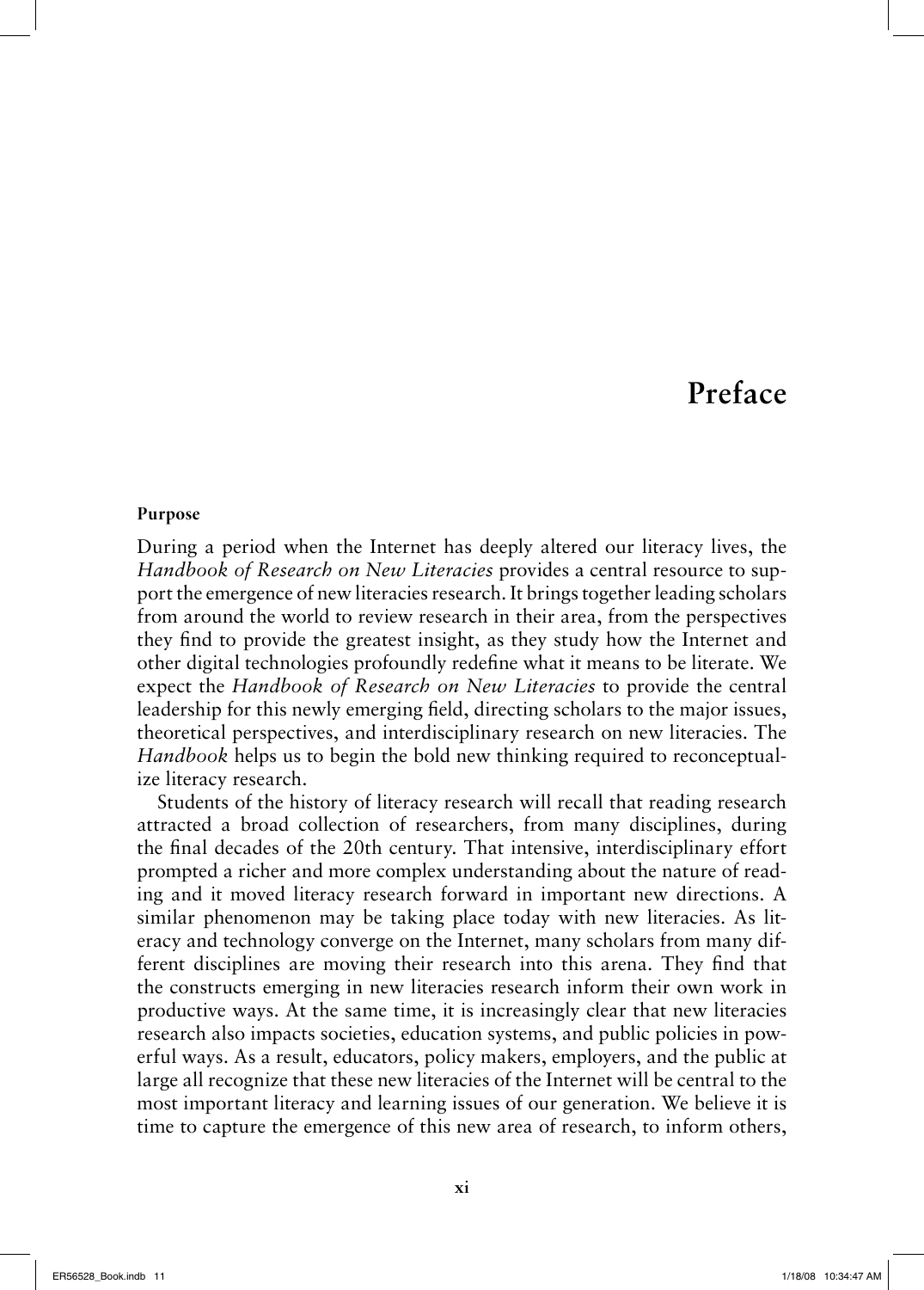and to begin the construction of an important new area of inquiry. We seek to accomplish all of this with *The Handbook of Research on New Literacies.*

This first volume of the *Handbook* is much more about raising questions than it is about providing answers, though both will be found in abundance within these pages. The *Handbook of Research on New Literacies* provides a single location for reviewing wide-ranging, interdisciplinary research through multiple lenses, and in multiple areas of inquiry, in order to determine the most important issues, problems, and questions that must be studied as the Internet becomes this generation's defining technology for literacy and learning. Such a volume is integral to developing the multifaceted perspective necessary to improve our understanding of literacy in online and other digital spaces.

The ethos of the *Handbook* is to provide conceptual, theoretical, and methodological shape for an emerging field without unduly foreclosing on potentially valuable perspectives and epistemological approaches. Our approach has been to allow leading researchers to collectively define central constructs and central issues through their individual work, not to force a single perspective upon a newly emerging field. We are confident that this is the only sensible approach during the emergence of this important area of inquiry, and it is one that takes full advantage of all perspectives about what new literacies are and how we might best study them.

Finally, the irony of a volume on new literacies research that appears within the pages of a 500-year-old technology is not lost on us. Nor is the irony that changes to literacy happen so quickly that some elements of this change will appear, and go unreported in this handbook, during the time required to publish a hard copy volume of this nature. We expect that economic, technology, and research pressures will eventually remove these revealing ironies; the nature of literacy is changing far faster than some elements of our society can respond, especially those so intrinsically connected to printing-press technologies. Like nearly everything else in literacy, this, too, will change.

#### **Audience**

The audience for this volume includes members of the international literacy research community, broadly conceived. This includes scholars from the traditional reading and writing research communities, as well as scholars from information science, library and media studies, cognitive science, educational psychology, psychology, sociolinguistics, linguistics, computer-mediated communication (CMC), computer science, and other related areas that find new online literacies to be an important area of investigation. Graduate students in these disciplines will also find the collection of research reviews to be useful. The final section, where we provide reprints of central studies in this area along with commentaries by leading scholars, reflects a special commitment to our readers who are graduate students. We believe these commentaries will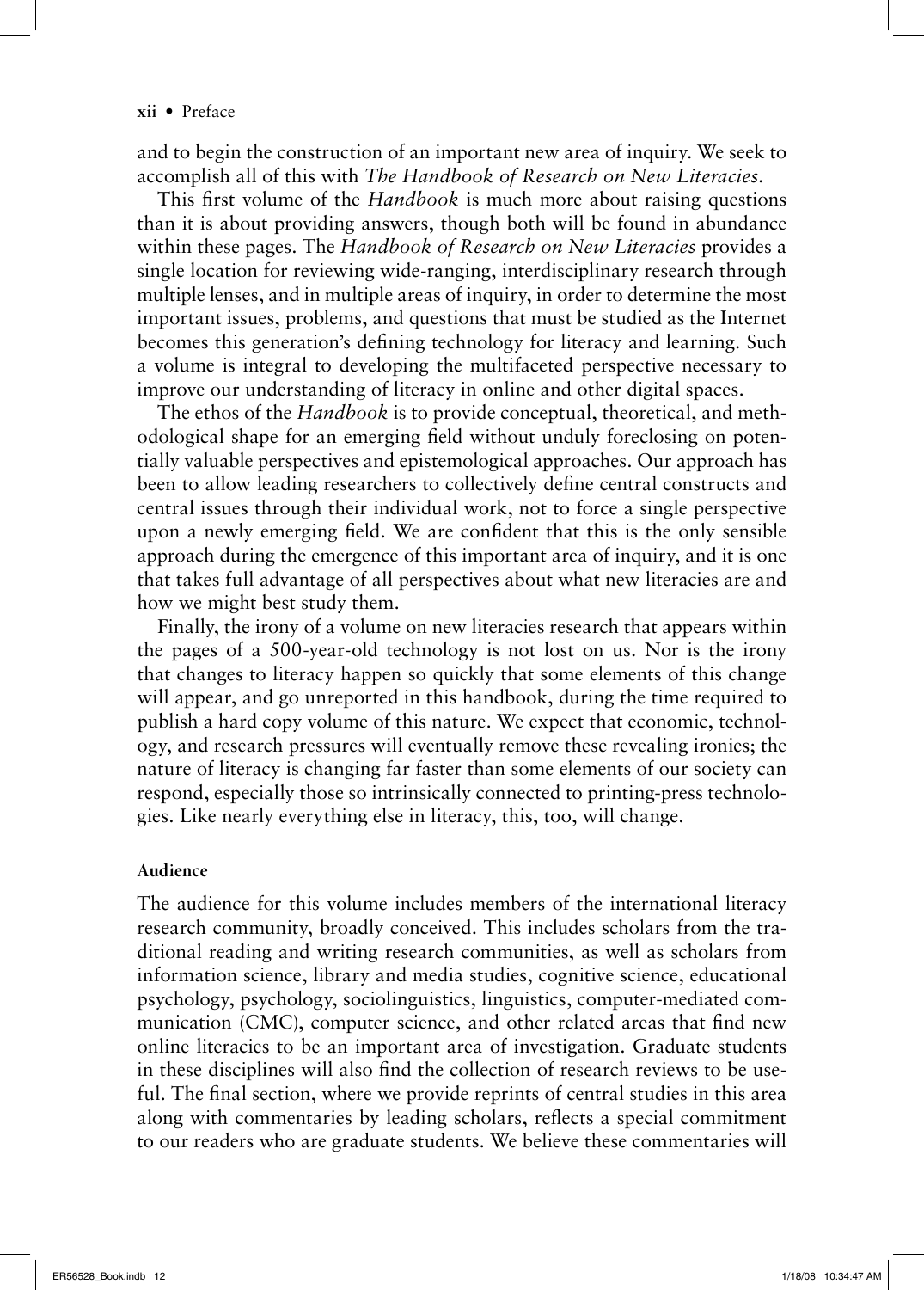demonstrate the benefit of bringing multiple perspectives to bear on the interpretation of research and show students how leading scholars analyze research methods, results, and interpretations. Finally, given recent interest in datadriven public policies around the world, another important audience for this volume will be policy makers and school administrators who seek summaries of the latest research to inform their own important decisions. We believe the research reviews in this volume will be especially useful to their work.

#### **Authors and Structure**

Authors have been selected on the basis of their leadership and/or innovative research in their special area of investigation. Each has a clearly established reputation in his or her research area. We include leaders from around the world in the areas of social semiotics and multimodality, online research methodology, ethnographies of new literacies, multimedia studies, cognition and instruction, blogging research, instant messaging (IM) research, gaming, information science, computer-mediated communication, e-learning and learning management, cultural influences on learning technologies, online navigation, reading comprehension research, child and adolescent literacy studies, qualitative methods, experimental methods, and many other important areas of inquiry that are taking place today.

It is far too early to neatly categorize new literacies research into orthogonal topics, each with clearly defined constructs. As with any newly emerging field, the work can be conceptually messy and inchoate. Thus, we are convinced that the structure of this volume will change in subsequent editions as topics, constructs, and perspectives become much more precisely defined. In this volume, we have tried to permit current work to logically cluster itself into categories.

After an initial chapter by the editors, the next five sections represent the principal areas in which significant developments are occurring at the present time. Part I, *Methodologies*, addresses issues introduced by the broad range of methodologies with which research on new literacies is currently taking place. The sweep of these chapters demonstrates the extensive range of current work, from ethnographic approaches to experimental studies. In Part II, *Knowledge and Inquiry*, the authors introduce a number of different perspectives central to understanding how best to use the informational potential of the Internet and other digital contexts to acquire knowledge. Contributors to Part III, *Communication*, review the latest research occurring in new communication contexts such as blogs, instant messaging, and other social networking tools. Articles in this section also explore the roles that gender and language play during new online literacy practices. Part IV, *Popular Culture, Community, and Citizenship: Everyday Literacies,* addresses research in new literacy spaces such as the online and offline worlds of gaming, anime, manga, and fan fiction, as well as the range of challenges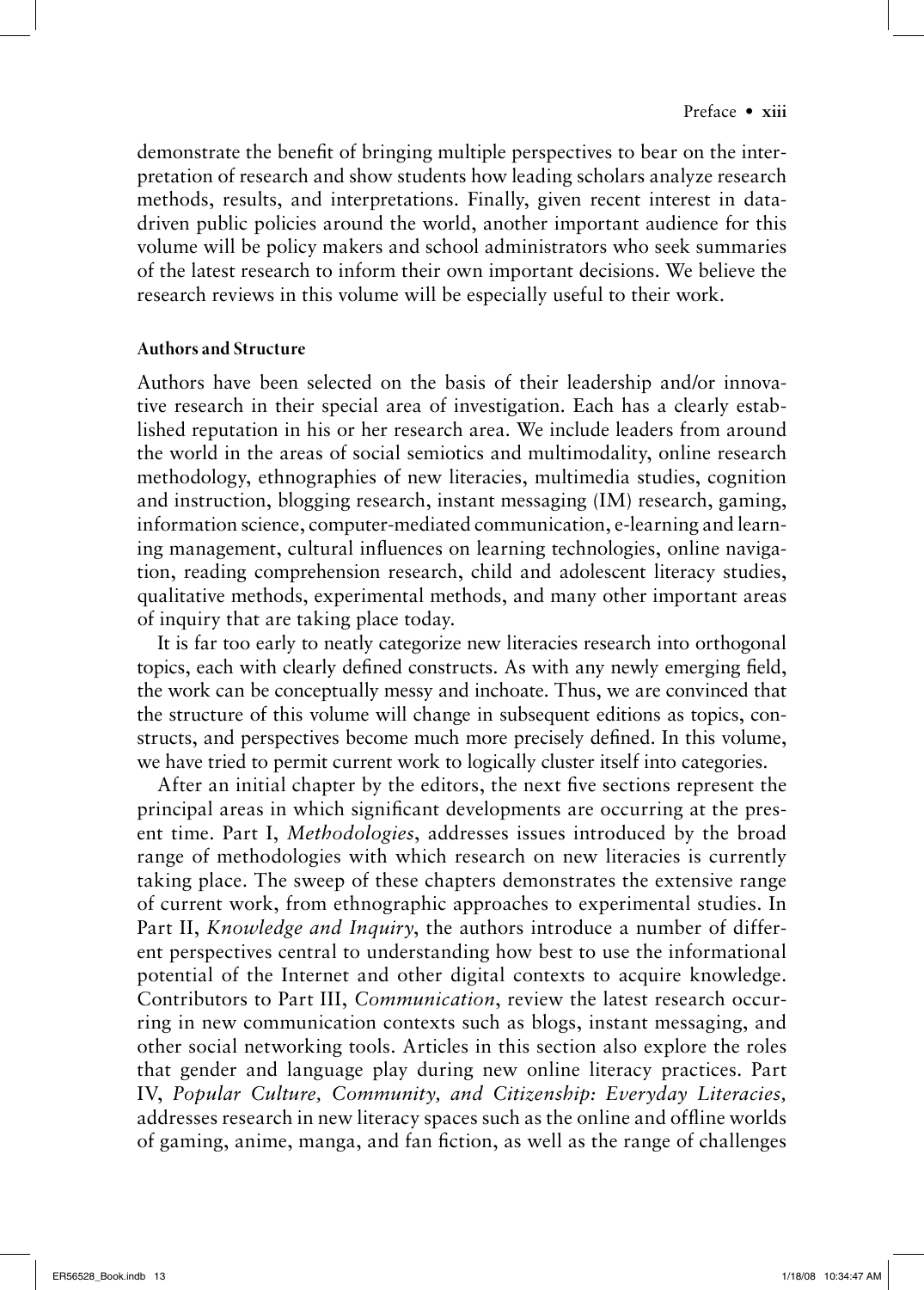#### **xiv** • Preface

associated with issues of popular culture, identity, citizenship, online collaborative community projects, and other aspects of everyday literacies. New ways of thinking about classroom instruction and assessment are introduced in Part V, *Instructional Practices and Assessment.* This section covers new literacies research in classrooms ranging from elementary school to higher education and addresses ways in which we might consider assessing the new literacies beginning to appear in educational contexts.

Finally, a special section, *Multiple Perspectives on New Literacies Research,*  concludes the volume. Part VI includes five reprinted articles that have been identified by the editors and section contributors as central to the fields in which they work, one from each of the main sections. It also includes commentaries on each study by two leaders in the area of new literacies research, each of whom brings a different perspective to the task. Thus, we invite the development of multiple perspectives to ensure that we begin to build richer, more diverse, and more complexly framed research in this area. We seek to take advantage of the benefits that diverse lenses provide as we collectively build this area of inquiry.

#### **The Editorial Team**

Besides a wonderful collection of authors, an important advantage we possessed on this project was a diverse editorial team, each of whom takes a different theoretical and methodological stance in relation to issues of literacy and technology. The important research issues today have become far too complex for any single person to navigate; they require teams of people, each of whom brings their special expertise and theoretical perspective to the research enterprise. This is what we were fortunate to have. From a frenetic meeting over dinner in Melbourne after a long motorcycle ride, to lengthy working sessions in Mystic, Connecticut, and Granada, Spain, the *Handbook* was completed in a truly global fashion as the editors managed their obligations in different parts of the world. Each of the editors contributed equally to the work on this volume, though in different ways and at different times. As a result, both editor order and author order for the initial chapter were determined by the alphabetical order of our last names.

#### **Distinctive Features of The Book**

We sought to include several distinctive elements in this volume:

*1. A Diverse International Editorial Team.* The editors come from New Zealand, Australia, and North America. Their backgrounds include work in out-of-school literacies, in-school literacies, professional development, online reading comprehension, instruction, assessment, teacher education, public policy, and a range of different technologies.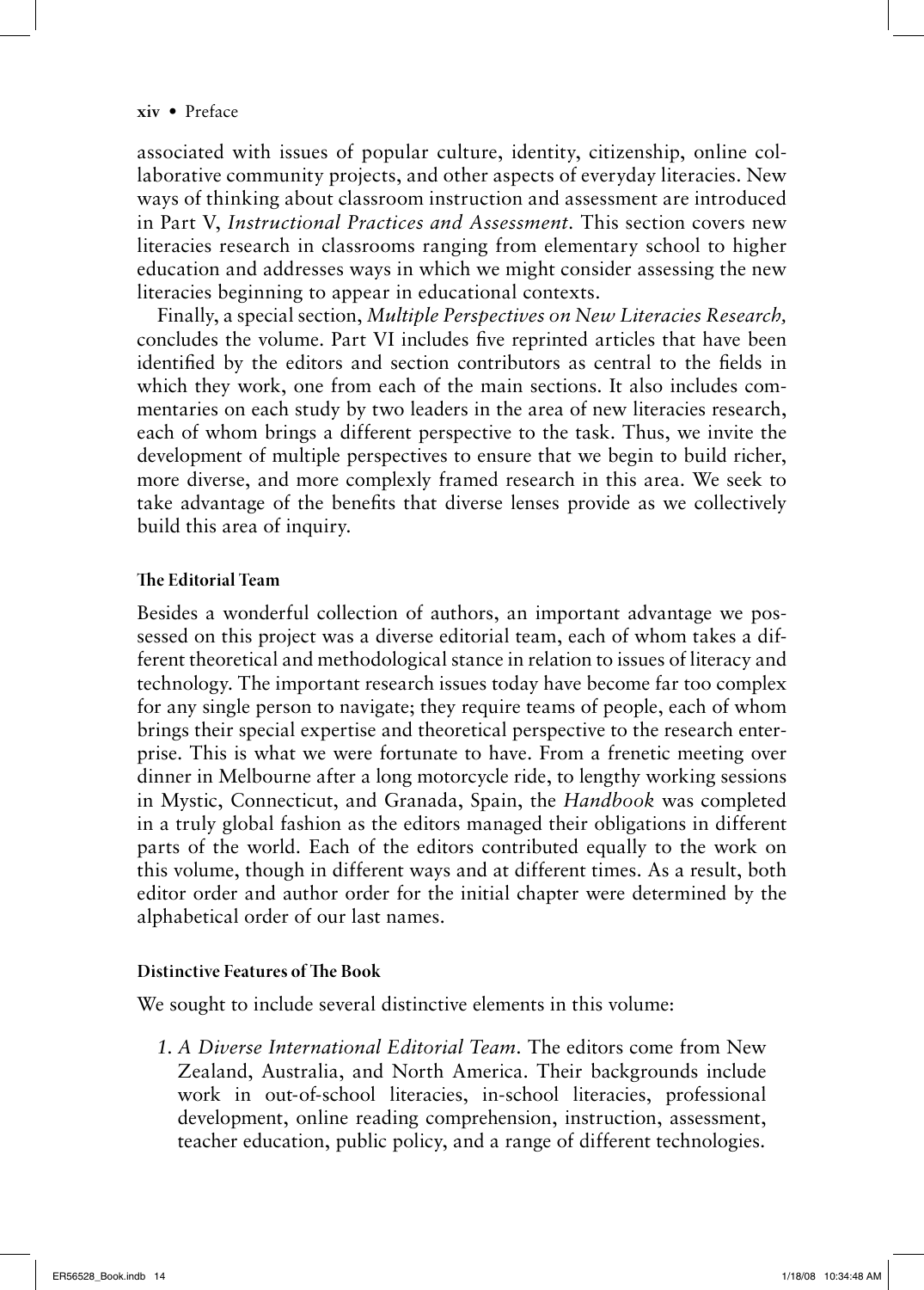- *2. International Contributions*. The contributions in this volume include 34 authors from North America, 10 from Australia, 7 from the United Kingdom, 2 from the Netherlands, and 1 each from Norway and South Africa.
- 3. *An Extensive, Rich, and Diverse Collection of Research Reviews.* This volume contains 43 reviews of research, including ten commentaries to five selected research studies. As such, the scope of this volume represents many different areas and topics that are now being looked at from a new literacies perspective.
- 4. *Multiple Theoretical Conceptualizations.* Many handbooks ofresearch appear to privilege one, or several, theoretical perspectives over others. We attempted to avoid this limitation. We deliberately sought out disparate theoretical orientations to shake up traditional psychological, cognitive, social, and cultural divisions and encourage interdisciplinary thinking. We believe it is essential to include as wide a range of research as possible that is being conducted at a broadly construed intersection of digital technologies and literacy practices and processes. Our belief is that the changes taking place to literacy today will require the richest possible theoretical foundations in order to understand them.
- *5. The Commentary Section.* Our final section is unique. We reprint central research studies, nominated by each section's authors and selected by the editors. In addition, we have two prominent researchers provide a commentary/review of each selected work written from their particular theoretical position, each of which is quite different. We believe this provides the field with both a sense of the diverse lenses that can be brought to bear on research as well as the benefits that accrue when we do so. Such an approach is central to the process we believe will advance research in this area. It should also model for new scholars, just entering the field, the importance of bringing multiple perspectives to the study of an area as complex as new literacies research.